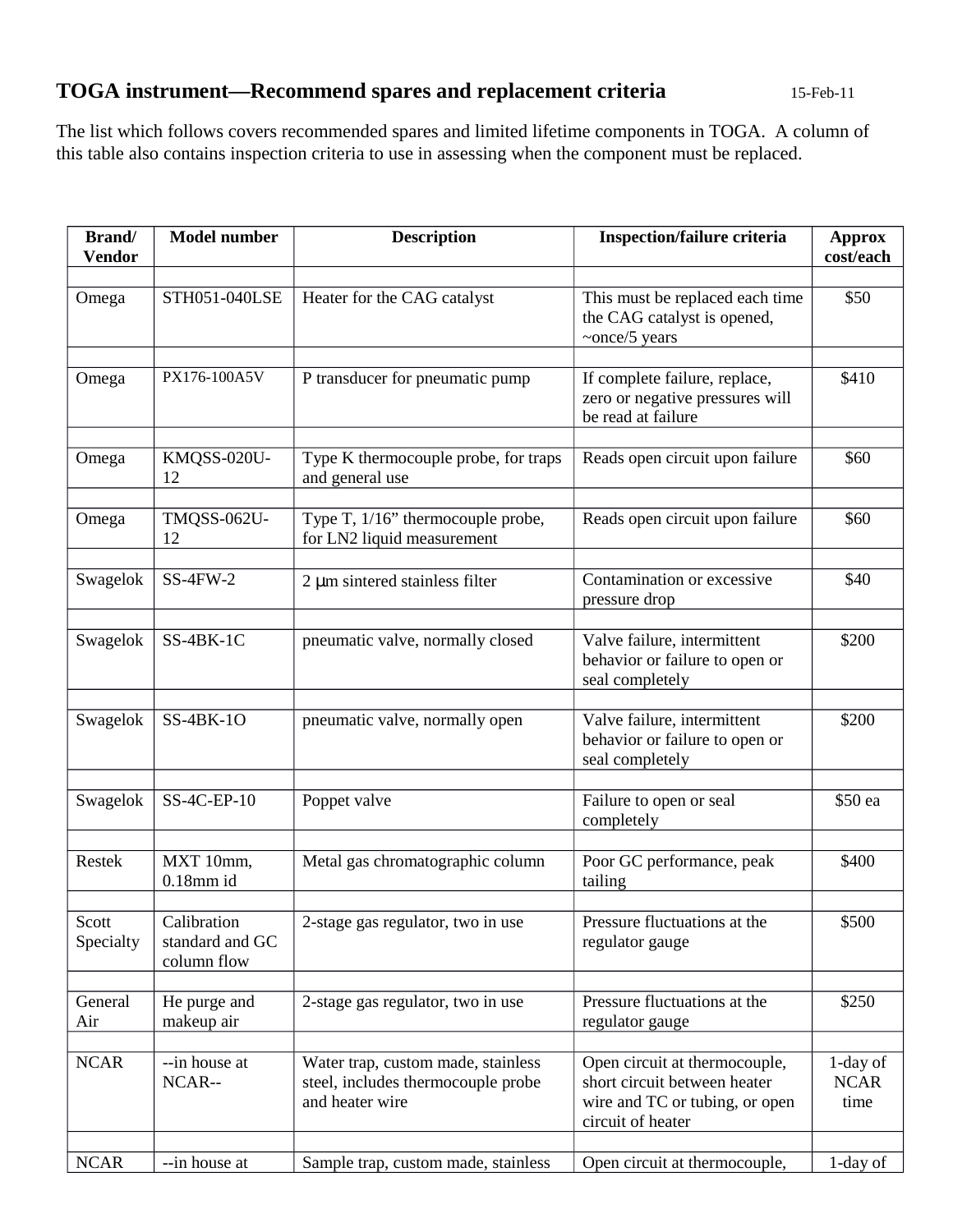|                              | NCAR--                                                                             | steel, includes thermocouple probe,<br>glass packing and heater wire                                                                           | short circuit between heater<br>wire and TC or tubing, or open<br>circuit of heater                                                          | <b>NCAR</b><br>time             |
|------------------------------|------------------------------------------------------------------------------------|------------------------------------------------------------------------------------------------------------------------------------------------|----------------------------------------------------------------------------------------------------------------------------------------------|---------------------------------|
| <b>NCAR</b>                  | --in house at<br>NCAR--                                                            | Cryofocus trap, custom made,<br>stainless steel, includes thermocouple<br>probe and heater wire                                                | Open circuit at thermocouple,<br>short circuit between heater<br>wire and TC or tubing, or open<br>circuit of heater                         | 1-day of<br><b>NCAR</b><br>time |
| Valco                        | various                                                                            | Valco hardware, unions, ferrules, etc                                                                                                          | New hardware needed at<br>disassembly of traps, 10-port<br>valves and SSV valves                                                             | \$500                           |
| Lenox<br>laser               | various                                                                            | Several critical orifices                                                                                                                      | <b>Blockage</b>                                                                                                                              | \$150                           |
| Aldrich                      | 23,211-4                                                                           | Platinum catalyst compound, Aldrich,<br>100 grams                                                                                              | When clean air generator loses<br>catalytic function (fails to<br>generate adequate zero air) the<br>catalyst must be replaced in the<br>CAG | \$292                           |
| Intel                        | DG43NB ATX                                                                         | 775 motherboard, exact form<br>factor is critical for<br><b>TOGA</b> electronics box                                                           | PC board failure/breakage                                                                                                                    | \$295                           |
| Intel                        | Core 2 Duo<br>E8400<br>3 GHz<br>6MB<br>1333F<br><b>SB</b><br><b>CPU</b><br>and fan | PC processor and fan                                                                                                                           | Processor failure due to heat<br>stress or physical<br>impact, exact match<br>needed for<br>DG43NB<br>motherboard                            | \$200                           |
| Ituner                       | M4-ATX                                                                             | Power supply for ATX PC, 250W<br>output, 6-30VDC input;<br>provides all PC power<br>voltages, uses 24 VDC<br><b>TOGA</b> power                 | Voltage output failure to PC.<br>Unique form factor                                                                                          | \$90                            |
| Astrodyn<br>e                | LFM100-24                                                                          | 100 W ultraminiature, 24 VDC<br>open frame switching<br>power supply for the<br>Ituner, uses UPS AC<br>input makes 24 VDC for<br>Ituner supply | Voltage output failure,<br>miniature power<br>supply                                                                                         | \$150                           |
| National<br>I<br>n<br>S<br>t | PCIe-6343                                                                          | PCI express, x-series DAQ card,<br>$\sim$ 20W spec                                                                                             | Board failure would show up<br>as a communication<br>problem with<br>LabVIEW or<br>erroneous                                                 | \$1049                          |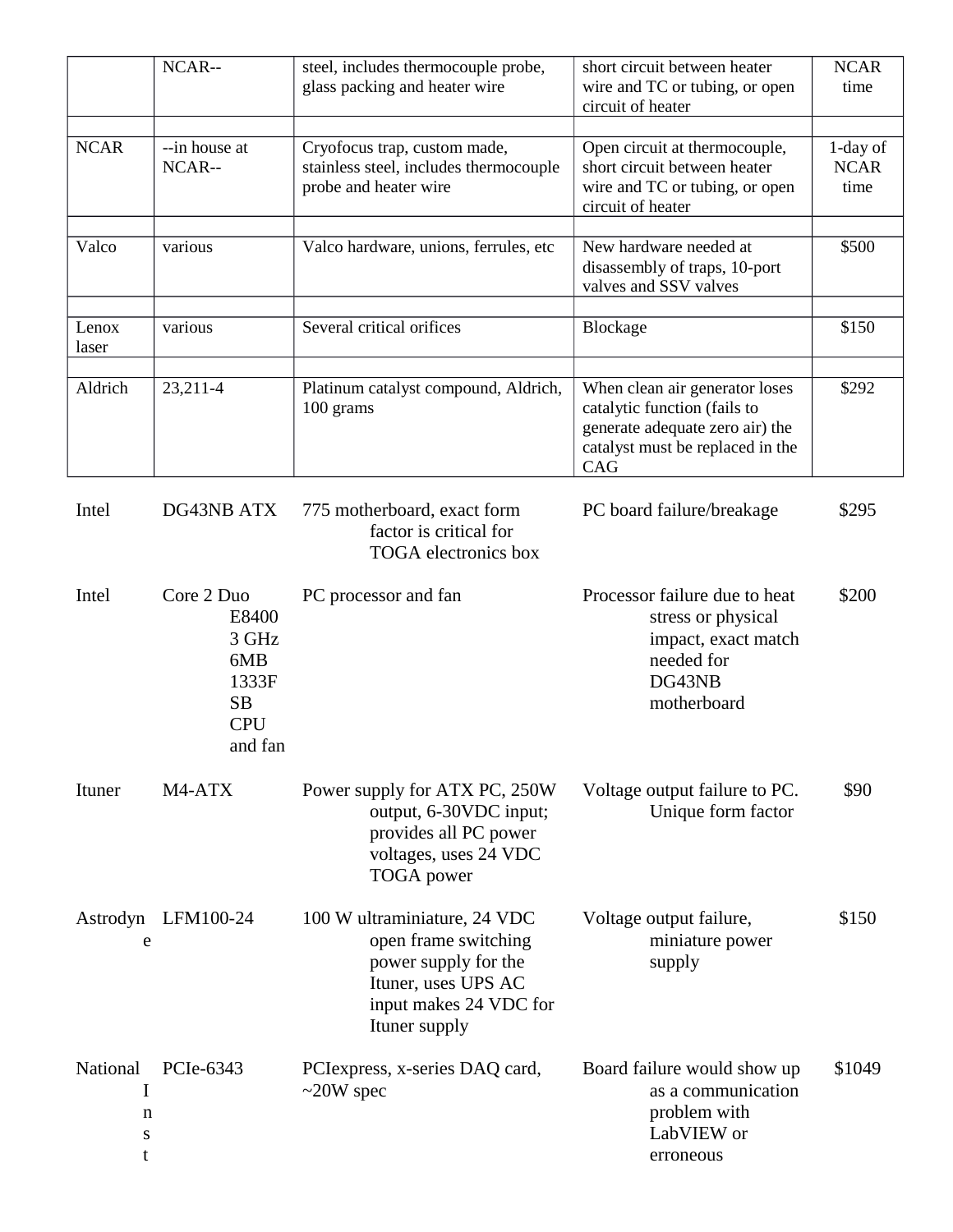| $\mathbf r$<br>u<br>m<br>е<br>n<br>t<br>S                                                                                        |                                                                                       |                                                                                  | input/output values                                                   |
|----------------------------------------------------------------------------------------------------------------------------------|---------------------------------------------------------------------------------------|----------------------------------------------------------------------------------|-----------------------------------------------------------------------|
| National<br>PCI-8430/4<br>I<br>n<br>S<br>t<br>r<br>u<br>m<br>е<br>n<br>t<br>S                                                    | PCI bus to 4 channel serial I/O                                                       | Board failure would show up<br>as missing COM ports or<br>eratic serial behavior | \$449                                                                 |
| National<br>PCI-6713<br>I<br>$\mathbf n$<br>S<br>t<br>r<br>u<br>m<br>e<br>n<br>t<br>s                                            | PCI bus to 8 channel D/A                                                              | Erroneous or missing analog                                                      | \$1399<br>output signals                                              |
| National<br>CB-68LPR<br>I<br>$\mathbf n$<br>S<br>t<br>$\mathbf r$<br>u<br>m<br>e<br>$\mathbf n$<br>$\mathsf{t}$<br>${\mathsf S}$ | A/D breakout racks, 777145-02<br>Or is it: 184700D-01L                                | Impact breakage or stripped<br>critical                                          | \$99<br>threads in the wire<br>fastening screws,<br>exact form factor |
| Murata                                                                                                                           | BMP-15/1.3-D24<br>24 VDC to $+/-$ 15 VDC for FCs<br>1.3 A $@+$ and $-$ 15VDC, 85% eff | Failure would show up as a<br>loss of all flow controller<br>operation           | \$150                                                                 |
| Adixen                                                                                                                           | Adixen controller for molecular<br>ACT 100 OEM                                        | Molecular drag pump would                                                        | \$1000                                                                |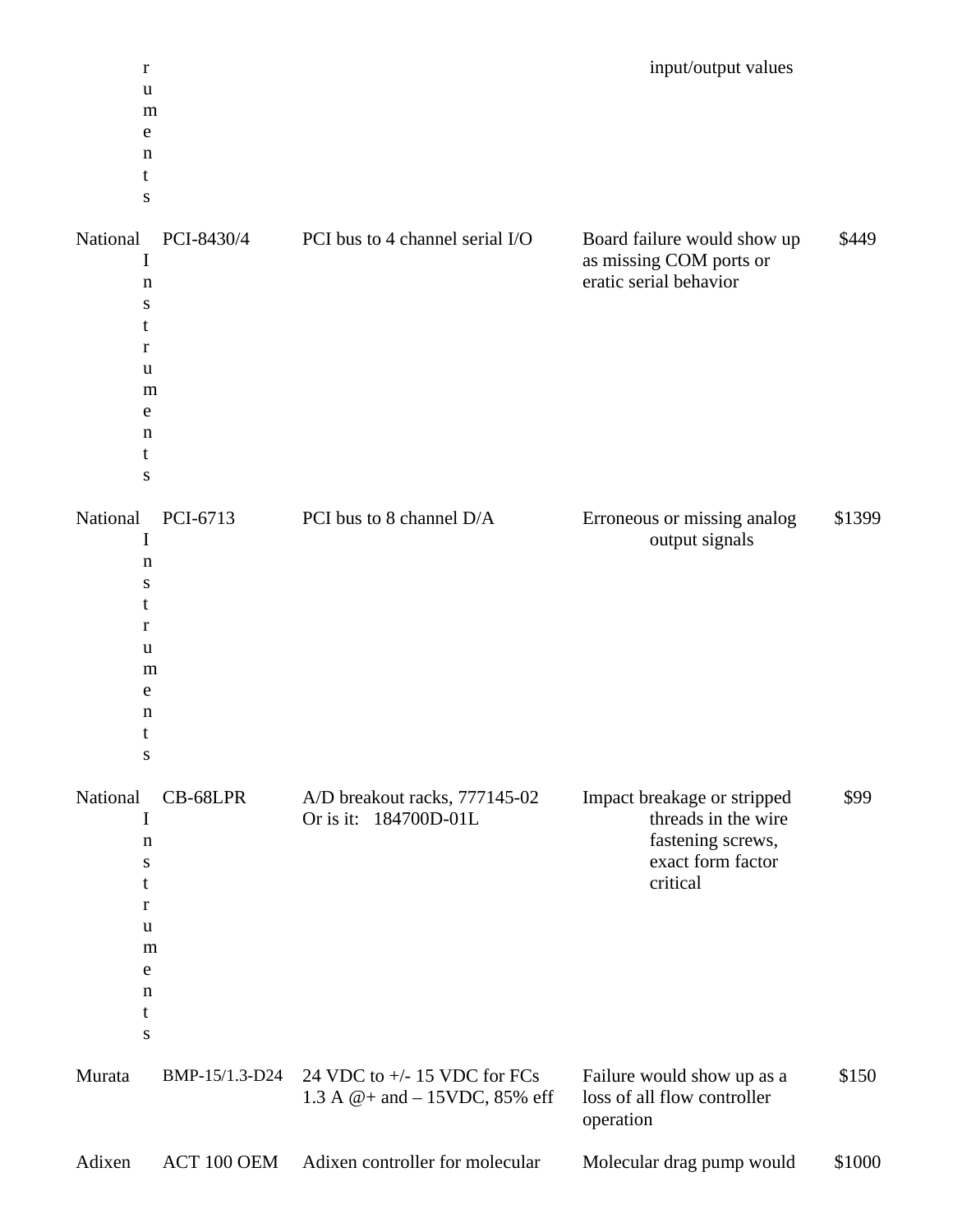board **drag pump hoard** and **contained the contained and contained and contained and** the 5011 pump are critical for TOGA operation.

| Vicor | $V1-J1H-CW$ | 100 W Vicor DC-DC power supply to $\mid$ Molecular drag pump would<br>be custom fit onto ACT 100 OEM | not operate. This supply | \$125 |
|-------|-------------|------------------------------------------------------------------------------------------------------|--------------------------|-------|
|       |             | board                                                                                                | powers the ACT 100 OEM   |       |
|       |             |                                                                                                      | board (above)            |       |

| Valco | EPCA-CE "Two      | Drive electronics module for 10 port | If this fails TOGA will not  | \$400 |
|-------|-------------------|--------------------------------------|------------------------------|-------|
|       | position actuator | $\perp$ valve, serial, 24 VDC, 48W   | aspirate sample, no organics |       |
|       | control module"   |                                      | will be measured             |       |

| Valco | EMTCA-CE | Drive electronics module for SSV,<br>serial, 24 VDC, 48W, 10 pin double<br>row connector to drive motor | If this fails TOGA will not<br>aspirate sample, no organics<br>will be measured | \$400  |
|-------|----------|---------------------------------------------------------------------------------------------------------|---------------------------------------------------------------------------------|--------|
|       |          |                                                                                                         |                                                                                 |        |
| Valco | EPC10WE  | Valco 10 port valve, primary valve<br>used in sample preconcentration                                   | When/if the valve begins to<br>wear/fail leaks will develop                     | \$1070 |
|       |          |                                                                                                         | visible with mass spectrometer.                                                 |        |
|       |          |                                                                                                         | TOGA performance will be                                                        |        |
|       |          |                                                                                                         | horrible                                                                        |        |

| Valco | <b>HPM</b> | Electronic helium purifier | The purifier is a consumable<br>with regular replacement<br>necessary. $\sim$ every 6 months<br>of Hiaper operation it should<br>be replaced. Failure is seen | \$450 |
|-------|------------|----------------------------|---------------------------------------------------------------------------------------------------------------------------------------------------------------|-------|
|       |            |                            | as poor TOGA blanks                                                                                                                                           |       |

| <b>KNF</b>          | Pump rebuild kit<br>for model 828                 | Pump is model 828, brushless,<br>24VDC, the clean air generator pump                   | Rebuild is indicated when CAG<br>cannot reach 3 slpm at altitudes<br>below 25kft                                                                                | \$150  |
|---------------------|---------------------------------------------------|----------------------------------------------------------------------------------------|-----------------------------------------------------------------------------------------------------------------------------------------------------------------|--------|
| Senior<br>flexonics | Bellows rebuild<br>kit                            | The internal pumping components                                                        | Bellows failure will be<br>catastrophic with performance<br>normal until the bellows breaks<br>in one side of the pump                                          | \$1000 |
| <b>KNF</b>          | Rebuild kit for<br><b>MPU 1091-</b><br>N84.0-8.99 | Diaphragm and valve pieces for the<br>rough pump                                       | Pump will not achieve<br>operational pressure (pump<br>down below 20 Torr) during<br>TOGA powerup cycle.<br>Software should alert user of<br>rough pump failure | \$150  |
| <b>KNF</b>          | Rebuild kit for<br>UNPK09<br><b>BLDC 24VDC</b>    | High P pneumatic pump, generates air<br>for Clippard actuators and pneumatic<br>valves | Pump will not achieve<br>operational pressure ( $P > 40$<br>psig) during TOGA powerup<br>cycle. Software should alert<br>user of rough pump failure             | \$150  |

| Clippard EC-3M-24-E | Actuator valves, EPR seals, | Valve can fail at high cycle | \$50 ea |
|---------------------|-----------------------------|------------------------------|---------|
|                     |                             |                              |         |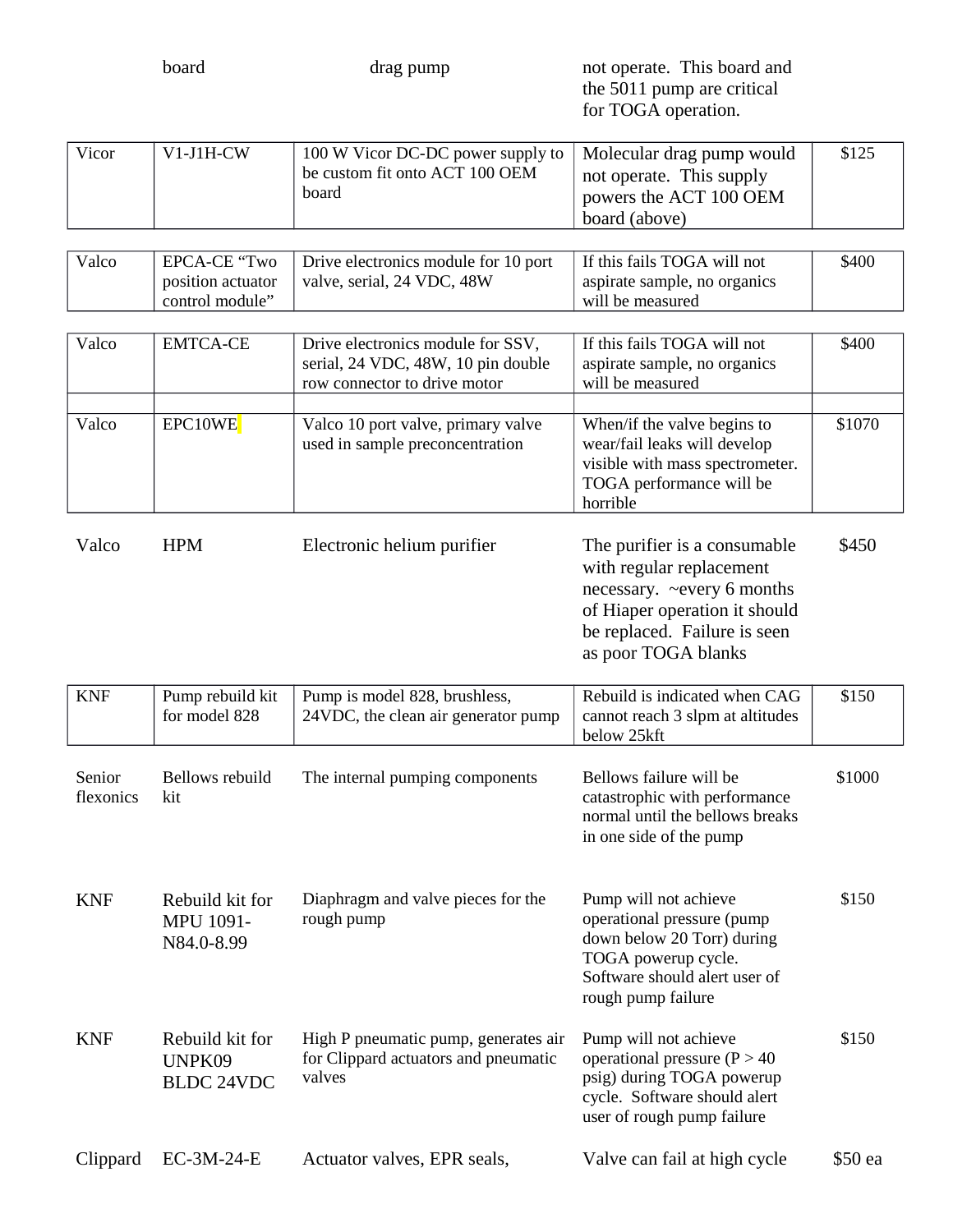| Rep is<br>at 303<br>377<br>2736 |                     | 24VDC                                                                 | number or if liquid<br>water contaminates<br>system. Silica gel<br>may be red<br>(saturated) and<br>TOGA performance<br>will be erroneous,<br>indicative of<br>particular flows not<br>switching correctly                  |               |
|---------------------------------|---------------------|-----------------------------------------------------------------------|-----------------------------------------------------------------------------------------------------------------------------------------------------------------------------------------------------------------------------|---------------|
| Clippard                        | 11923-pkg           | Manifold to 1/8" tubing<br>connectors                                 | Normally won't fail unless<br>overtightened<br>during valve<br>servicing                                                                                                                                                    | \$30          |
| Tylan                           | <b>FC-280</b>       | 10 sccm mass flow controller for GC<br>column flow                    | Chromatography will be "off"<br>or inoperative if this MFC fails                                                                                                                                                            | \$1000        |
| Tylan                           | <b>FC-280</b>       | 100 sccm flow controller, general use<br><b>MFC</b>                   | TOGA sample preconcentration<br>will be erroneous                                                                                                                                                                           | \$1000        |
| Tylan                           | <b>FC-280</b>       | 10 slpm flow controller, cooling N2<br>flow                           | One or more of the traps will<br>not cool                                                                                                                                                                                   | \$1000        |
| Unit                            | 8160                | 10 slpm flow controller for primary<br>inlet air control              | Primary sample inlet airflow<br>will be too low, even at low<br>altitudes                                                                                                                                                   | \$1000        |
| <b>SOLA</b>                     | S1K650              | 650 VA, 390 W output UPS                                              | If PC can't boot due to no input<br>AC signal at the LFM100-24<br>power supply the UPS<br>battery or main board may<br>have failed. This is a<br>stressed component. Exact<br>form factor of battery and<br>board critical. | \$300         |
| Varian                          | TV-301<br>Navigator | turbo pump, the primary high vacuum<br>pump for the mass spectrometer | As the bearings age or other<br>fault occurs the pump won't<br>operate and mass spectrometer<br>pressure will be too high (>10^-<br>4 Torr), may initially be<br>accompanied by whining noise                               | \$11,000      |
| Agilent                         | G-0861              | 5973N chamber side board<br>electronics                               | MS high voltage or MS ion<br>transmission won't occur.<br>Agilent software should notify<br>user                                                                                                                            | \$2000        |
| Agilent                         | G-3170-60050        | <b>Ionization filaments</b>                                           | Agilent software will tell the<br>user when the filaments fail                                                                                                                                                              | 4@\$124<br>ea |